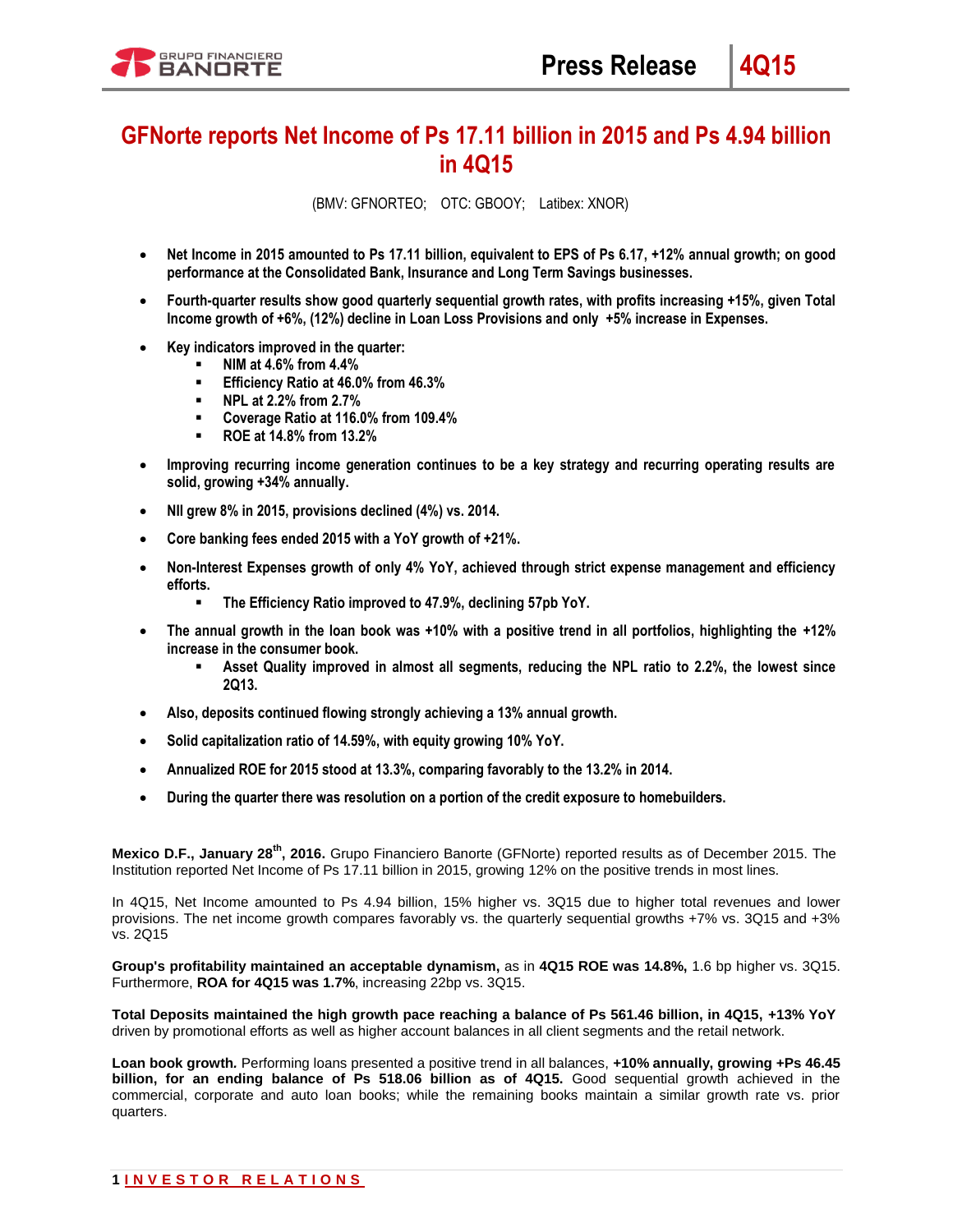

**Asset quality improved in all segments of the loan book.** In 4Q15, the **Past Due Loan (PDL) Ratio was 2.2%, the lowest since 2Q13.** At the end of 4Q15, **Past Due Loans were Ps 11.90 billion**, (17%) lower YoY.

Furthermore, **GFNorte's loan loss coverage ratio** improved at **116% in 4Q15**, increasing 9.1 pp YoY and 6.6 pp  $O_0$ 

#### **Contribution to GFNorte's Net Income**

**Net Income in 2015 for the Consolidated Bank had a relevant contribution achieving profits of Ps 12.06 billion,** +15% YoY, contributing 70% of the Financial Group's profits. In 4Q15, Net Income amounted to Ps 3.46 billion, +10% higher vs. the prior quarter.

During 2015, **Long Term Savings Sector,** including Afore XXI Banorte and the Insurance and Annuities companies, reported profits of **Ps 3.83 billion**, 19% higher vs. 2014 and representing 22% of GFNorte's Net Income; while profits in 4Q15 totaled Ps 973 million, 12% higher vs. 3Q15.

The remaining subsidiaries, including the Holding company, totaled accumulated profits for Ps 1.22 billion, contributing 7% of GFNorte's net income; while the quarterly result was Ps 509 million.

# **Recent Events**

## **GFNORTE RECOGNIZED BY CDP AS A LEADER IN SUSTAINABILITY**

In November Carbon Disclosure Project (CDP) recognized worldwide efforts of GFNorte to lessen the impact of climate change by selecting it to join the category A of the *Carbon Performance Leadership Index*, thus becoming the first institution in Latin America to occupy the highest position in this index.

GFNorte along with other 112 companies comprising category A, represent 5% of the contestants this year. GFNorte has been evaluated for four years by the CDP methodology, positioning for three years in a row among the more transparent companies in the *Carbon Disclosure Leadership Index* and in 2013 and 2014, in category B of the *Carbon Performance Leadership Index*.

At the request of 822 investors, who represent US \$95 trillion in assets, thousands of companies deliver annual climate information to CDP, international nonprofit organization that encourages companies to i) disclose information on emissions of greenhouse gases, energy use and carbon risks associated with its business activities and ii) measure and reduce the impact of their actions on the environment.

Furthermore, CDP thoroughly analyzes both the work of those companies that have implemented initiatives to mitigate climate change and their level of transparency in this task. Top positions reflect a high degree of transparency and disclosure of information related to climate change, thus providing investors with consistent information to assess companies' responsibility and preparation to face market demand and environmental regulation.

Receiving this award is a great honor for GFNorte and supports the commitment to conduct our operations to mitigate and adapt to climate change and our effort to remain as a leader in the sustainability field.

### **GFNORTE PARTICIPATES IN THE SUSTAINABLE IPC INDEX OF THE MEXICAN STOCK EXCHANGE FOR SIXTH YEAR IN A ROW**

GFNorte remains for sixth year in a row in the Sustainable IPC Index of the Mexican Stock Exchange, which is composed by 35 companies that outperformed the average rating for Social Responsibility, Corporate Governance and Environment. This index encourages Mexican companies to keep improving their sustainable performance.

As a sustainable company and leader in this matter, GFNorte has profited from multiple benefits, as well as best environmental practices and cost reduction in processes with lower operational risk.